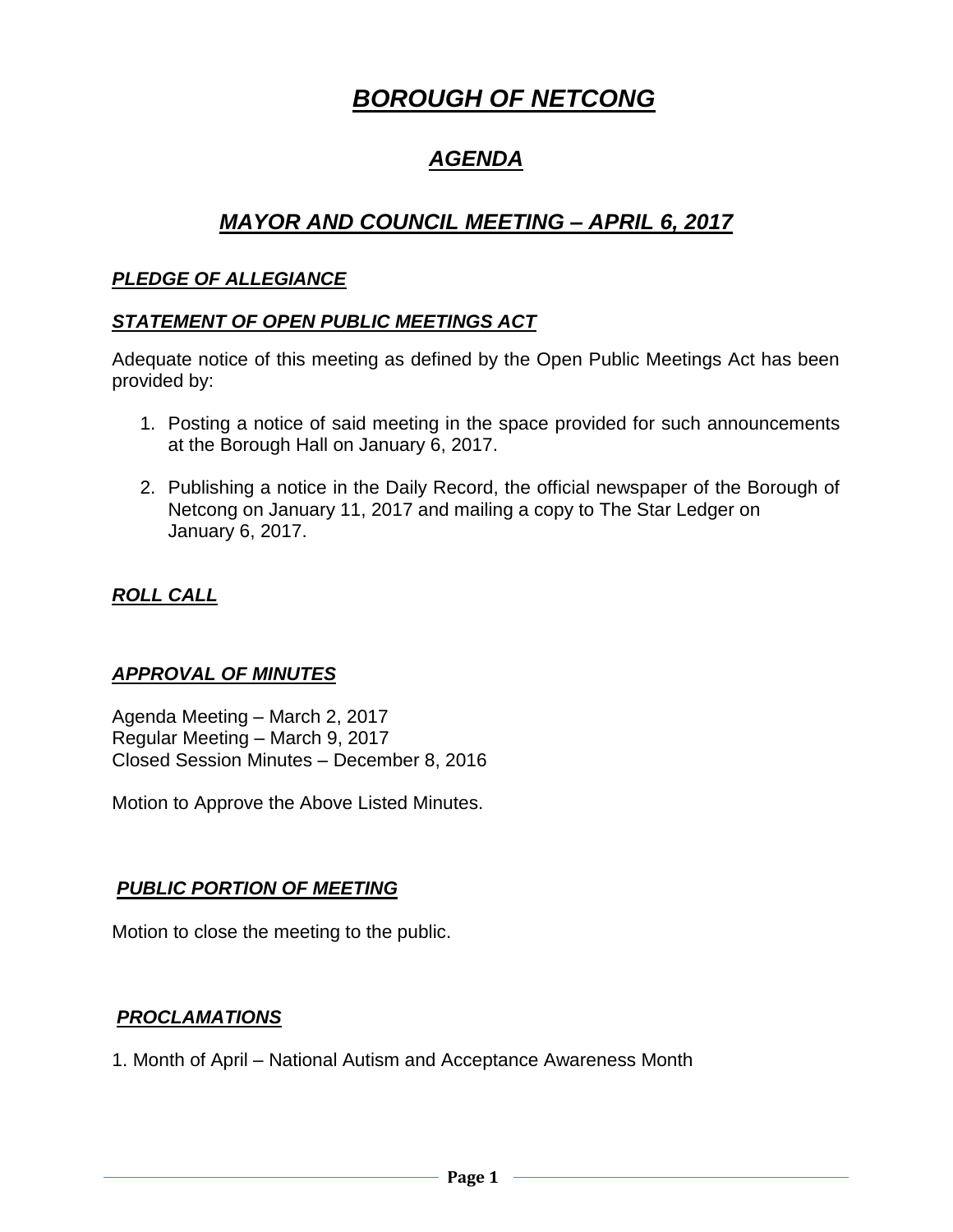### *PUBLIC HEARING ON THE SID BUDGET*

| Hold |  | April 13 Meeting |  | Approved |
|------|--|------------------|--|----------|
|------|--|------------------|--|----------|

**Resolution #2017-48**-Resolution to Approve the 2017 Budget

Hold \_\_\_\_\_\_\_\_\_ April 13th Meeting \_\_\_\_X\_\_\_\_ Approved\_\_\_\_\_\_\_\_\_

#### *ORDINANCE ADOPTIONS*

**1. Ordinance 2017-3-** To Exceed the Municipal Budget Appropriation Limits and To Establish a Cap Bank

Hold\_\_\_\_\_\_\_\_\_\_\_\_\_ April 13 Meeting \_\_X\_\_\_\_\_ Approved\_\_\_\_\_\_\_\_\_\_

# *PUBLIC HEARING AND ADOPTION OF THE 2017 MUNICIPAL BUDGET*

**Resolution 2017-49** -To Read the 2017 Budget by Title Only.

Hold\_\_\_\_\_\_\_\_\_\_\_\_ April 13th Meeting\_\_\_X\_\_\_\_\_\_ Approved\_\_\_\_\_\_\_\_\_

**Resolution 2017- 50** -To Adopt the 2017 Budget.

Hold\_\_\_\_\_\_\_\_\_\_\_\_ April 13th Meeting\_\_\_X\_\_\_\_\_\_ Approved\_\_\_\_\_\_\_\_\_

#### *CORRESPONDENCE*

None

#### *OLD BUSINESS*

None

#### *NEW BUSINESS*

1. Social Affair Permit – Netcong Columbus Club – Trivia Night